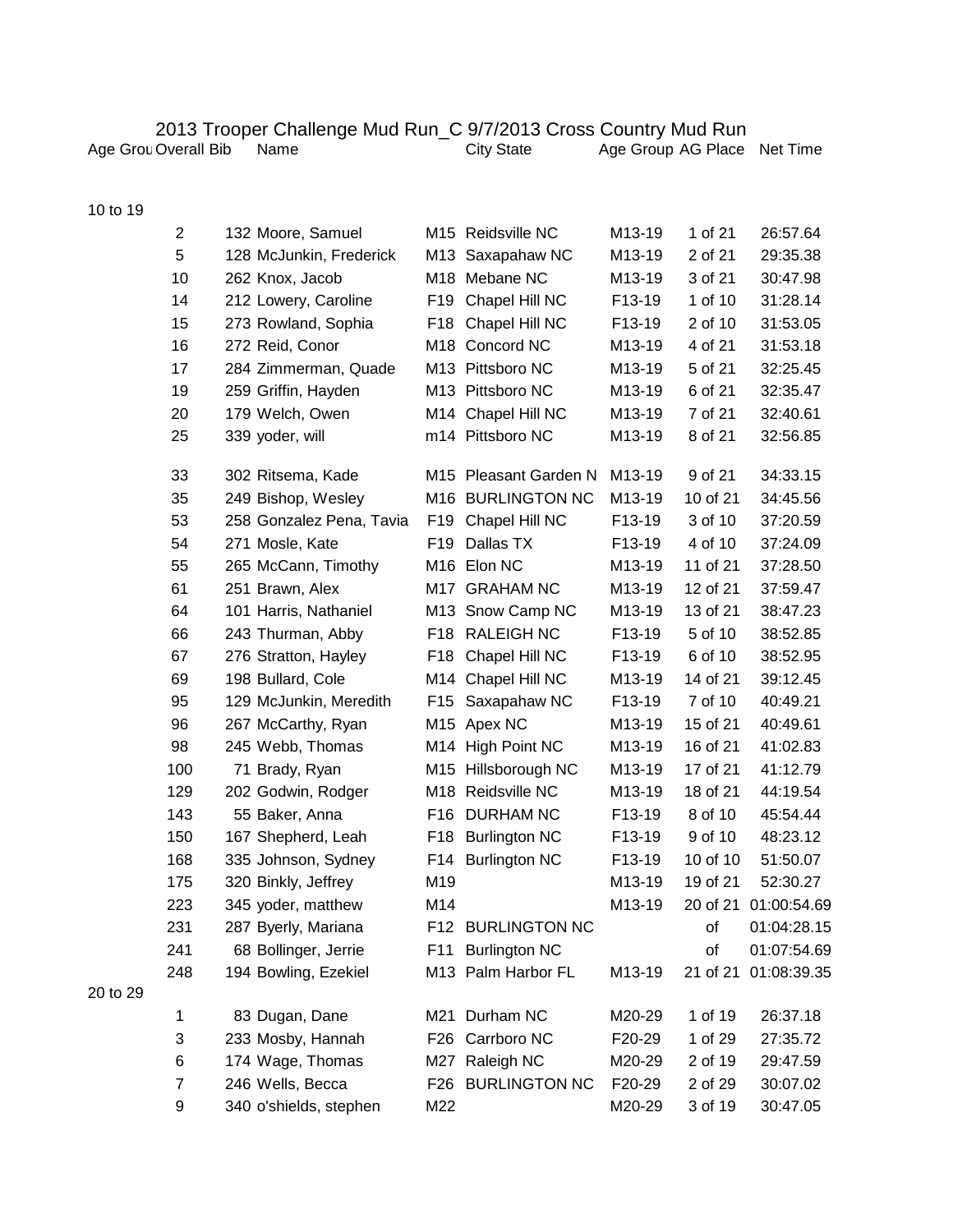| 13  | 220 Brooks, Grantlin     |                 | M27 Raleigh NC      | M20-29 | 4 of 19  | 31:21.33             |
|-----|--------------------------|-----------------|---------------------|--------|----------|----------------------|
| 28  | 235 North, Christina     | F <sub>20</sub> | Durham NC           | F20-29 | 3 of 29  | 33:39.25             |
| 37  | 177 Watkins, Rebecca     | F29             | Chapel Hill NC      | F20-29 | 4 of 29  | 35:11.23             |
| 43  | 295 Kontoulas, Chris     | M29             | <b>GRAHAM NC</b>    | M20-29 | 5 of 19  | 35:31.42             |
| 46  | 237 Sapp, David          |                 | M26 BURLINGTON NC   | M20-29 | 6 of 19  | 36:07.41             |
| 48  | 66 Betancourt, Mariah    |                 | F22 Durham NC       | F20-29 | 5 of 29  | 36:17.21             |
| 51  | 227 Harbour, Brian       |                 | M26 Ruffin NC       | M20-29 | 7 of 19  | 36:29.57             |
| 56  | 297 Mead, Rachel         | F27             | Chapel Hill NC      | F20-29 | 6 of 29  | 37:37.56             |
| 60  | 279 Terry, Bryan         | M22             | Chapel Hill NC      | M20-29 | 8 of 19  | 37:50.71             |
| 72  | 175 Wagner, Laura Jean   | F25             | Chicago IL          | F20-29 | 7 of 29  | 39:18.27             |
| 73  | 205 Halilovic, Ervina    | F29             | Evanston IL         | F20-29 | 8 of 29  | 39:18.29             |
| 74  | 182 Williams, Kathleen   | F22             | Chicago IL          | F20-29 | 9 of 29  | 39:18.37             |
| 77  | 219 Wilson, Erika        | F24             | Chicago IL          | F20-29 | 10 of 29 | 39:18.87             |
| 85  | 231 McMasters, Angela    | F25             | Raleigh NC          | F20-29 | 11 of 29 | 39:44.58             |
| 86  | 232 McMasters, Matthew   |                 | M26 Raleigh NC      | M20-29 | 9 of 19  | 39:45.83             |
| 92  | 59 Bara, William         |                 | M22 Hillsborough NC | M20-29 | 10 of 19 | 40:08.82             |
| 99  | 218 Thomas, Chapin       |                 | M23 Siler City NC   | M20-29 | 11 of 19 | 41:12.0              |
| 102 | 242 Thomas, Ryan         |                 | M26 Fayetteville NC | M20-29 | 11 of 19 | 41:19.79             |
| 103 | 236 Pasquali, Nicole     | F26             | Fayetteville NC     | F20-29 | 12 of 29 | 41:20.36             |
| 106 | 261 Hughes, John         |                 | M24 Ramseur NC      | M20-29 | 12 of 19 | 41:28.64             |
| 114 | 73 Breindel, Tiffany     | F23             | Chapel Hill NC      | F20-29 | 13 of 29 | 42:28.70             |
| 125 | 226 Dodson, John         | M27             | Mebane NC           | M20-29 | 13 of 19 | 44:03.35             |
| 127 | 225 Dodson, Jessica      | F27             | Mebane NC           | F20-29 | 14 of 29 | 44:04.39             |
| 134 | 281 Williams, Brandon    | M24             | Chapel Hill NC      | M20-29 | 14 of 19 | 45:38.37             |
| 139 | 112 Kozar, Kristen       | F28             | Durham NC           | F20-29 | 15 of 29 | 45:45.07             |
| 141 | 94 Foster, Amanda        |                 | F28 BURLINGTON NC   | F20-29 | 16 of 29 | 45:48.35             |
| 156 | 92 Farrell, Heidi        |                 | F29 Durham NC       | F20-29 | 17 of 29 | 49:29.63             |
| 157 | 141 Peaslee, Mary        | F27             | Durham NC           | F20-29 | 18 of 29 | 49:33.87             |
| 158 | 78 Danley, Elizabeth     |                 | F27 Atlanta GA      | F20-29 | 19 of 29 | 50:31.49             |
| 160 | 336 kelly, katie         | F <sub>20</sub> |                     | F20-29 | 20 of 29 | 51:03.34             |
| 161 | 159 Saunders, Caitlin    |                 | F22 Burlington NC   | F20-29 | 21 of 29 | 51:03.57             |
| 164 | 240 Smith, Nicole        |                 | F22 Burlington NC   | F20-29 | 22 of 29 | 51:14.43             |
| 165 | 221 Carreon, Lisa        |                 | F20 Cedar Grove NC  | F20-29 | 23 of 29 | 51:15.68             |
| 182 | 180 Westmoreland, Ryan   |                 | M21 BURLINGTON NC   | M20-29 | 15 of 19 | 53:30.90             |
| 183 | 304 Briggs, Jordan       | M21             |                     | M20-29 | 16 of 19 | 53:32.01             |
| 186 | 343 Hyatt, Kacie         | F <sub>25</sub> |                     | F20-29 | 24 of 29 | 54:01.05             |
| 189 | 305 Doss, Chris          | M28             |                     | M20-29 | 17 of 19 | 54:22.25             |
| 203 | 327 Gledhill, Trevor     |                 | M29 Cedar Grove NC  | M20-29 | 18 of 19 | 56:51.18             |
| 205 | 282 Wright, Lydia        |                 | F23 GRAHAM NC       | F20-29 | 25 of 29 | 57:02.67             |
| 227 | 145 Porterfield, Leslie  | F28             | <b>GRAHAM NC</b>    | F20-29 |          | 26 of 29 01:02:28.19 |
| 230 | 222 Clontz, Matthew      |                 | M25 Charlotte NC    | M20-29 |          | 19 of 19 01:02:55.18 |
| 236 | 312 Lucas, Stephanie     | F29             | <b>GRAHAM NC</b>    | F20-29 |          | 27 of 29 01:05:31.78 |
| 238 | 72 Braxton, Malissa      | F26 I           | <b>GRAHAM NC</b>    | F20-29 |          | 28 of 29 01:07:53.61 |
| 242 | 187 Wrightenberry, Emily |                 | F26 Burlington NC   | F20-29 |          | 29 of 29 01:07:55.23 |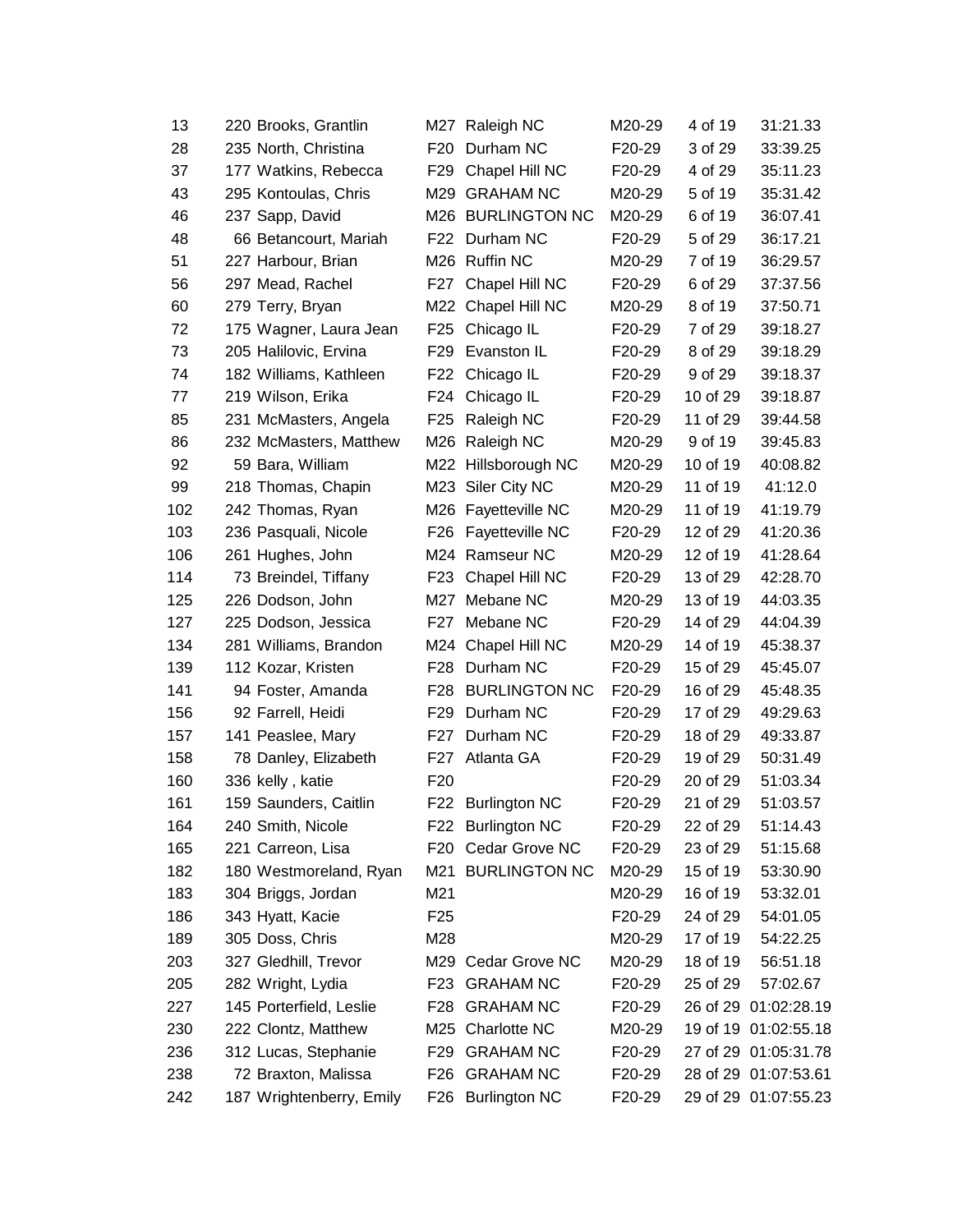30 to 39

| 8   | 321 nelson, suzanne     | f35 | Mebane NC            | F30-39 | 1 of 58  | 30:14.62 |
|-----|-------------------------|-----|----------------------|--------|----------|----------|
| 11  | 316 Roney, Bryan        | M37 | Mebane NC            | M30-39 | 1 of 43  | 30:51.68 |
| 12  | 328 Holtry, Matthew     | M35 | Chapel Hill NC       | M30-39 | 2 of 43  | 30:57.61 |
| 22  | 277 Surles, Richie      |     | M38 BURLINGTON NC    | M30-39 | 3 of 43  | 32:46.68 |
| 23  | 223 Cotton, Christopher |     | M36 PIKEVILLE NC     | M30-39 | 4 of 43  | 32:52.07 |
| 26  | 137 O'Brien, Mark       |     | M38 Mebane NC        | M30-39 | 5 of 43  | 32:58.16 |
| 27  | 122 Marano, Alexandra   | F34 | <b>GRAHAM NC</b>     | F30-39 | 2 of 58  | 33:11.11 |
| 29  | 64 berge, christopher   |     | M39 Hillsborough NC  | M30-39 | 6 of 43  | 33:52.09 |
| 31  | 76 Clayton, Cassady     | F34 | <b>GRAHAM NC</b>     | F30-39 | 3 of 58  | 34:19.52 |
| 32  | 257 glancy, aaron       |     | M36 Mebane NC        | M30-39 | 7 of 43  | 34:25.06 |
| 34  | 323 Davis, Valerie      | F34 | Durham NC            | F30-39 | 4 of 58  | 34:43.23 |
| 36  | 322 Davis, Jon          |     | M32 Durham NC        | M30-39 | 8 of 43  | 34:46.38 |
| 39  | 178 Weingarten, Lisa    | F34 | Saxapahaw NC         | F30-39 | 5 of 58  | 35:14.83 |
| 41  | 158 Sansom, Brian       | M37 | Chapel Hill NC       | M30-39 | 9 of 43  | 35:17.14 |
| 42  | 299 Pointer, Shannon    | F35 | Semora NC            | F30-39 | 6 of 58  | 35:25.22 |
| 45  | 157 Saenz Jr, Efren     | M35 | <b>GRAHAM NC</b>     | M30-39 | 10 of 43 | 36:03.84 |
| 47  | 52 Andersson, Mark      |     | M38 Chapel Hill NC   | M30-39 | 11 of 43 | 36:13.98 |
| 49  | 324 Arnitz, Daniel      |     | M32 Durham NC        | M30-39 | 12 of 43 | 36:19.19 |
| 50  | 331 Walker, Robin       | F31 | Saxapahaw NC         | F30-39 | 7 of 58  | 36:19.35 |
| 57  | 114 Kronbergs, Kurt     | M37 | <b>GRAHAM NC</b>     | M30-39 | 13 of 43 | 37:39.93 |
| 58  | 53 Ashley, Jason        |     | M34 Whitsett NC      | M30-39 | 14 of 43 | 37:46.61 |
| 59  | 224 Dail, Steven        | M37 | <b>Bailey NC</b>     | M30-39 | 15 of 43 | 37:48.75 |
| 62  | 278 Surles, Tricia      | F34 | <b>BURLINGTON NC</b> | F30-39 | 8 of 58  | 38:14.05 |
| 63  | 121 Marano, Alexander   | M33 | <b>GRAHAM NC</b>     | M30-39 | 16 of 43 | 38:44.03 |
| 65  | 113 Kronbergs, Kevin    |     | M39 BURLINGTON NC    | M30-39 | 17 of 43 | 38:48.17 |
| 68  | 310 Lambert, Brian      |     | M38 Hampstead NC     | M30-39 | 18 of 43 | 39:11.21 |
| 71  | 118 Little, Michelle    | F39 | <b>Lumberton NC</b>  | F30-39 | 9 of 58  | 39:14.64 |
| 75  | 228 Haslam, Claire      | F32 | Saxapahaw NC         | F30-39 | 10 of 58 | 39:18.48 |
| 78  | 146 Post, April         |     | F34 Burlington NC    | F30-39 | 11 of 58 | 39:19.54 |
| 79  | 147 Post, Jeff          | M36 | <b>Burlington NC</b> | M30-39 | 19 of 43 | 39:20.77 |
| 80  | 294 king, joel          |     | M37 BURLINGTON NC    | M30-39 | 20 of 43 | 39:26.59 |
| 82  | 164 Semmelmann, Jamie   | F33 | Charlotte NC         | F30-39 | 12 of 58 | 39:32.25 |
| 83  | 250 Bobbitt, Jamie      | M37 | Clayton NC           | M30-39 | 21 of 43 | 39:35.54 |
| 87  | 244 Varnell, Bryon      |     | M38 Rocky Mount NC   | M30-39 | 22 of 43 | 39:52.11 |
| 89  | 211 Litchfield, Brian   | M37 | Carrboro NC          | M30-39 | 23 of 43 | 39:57.40 |
| 94  | 143 Perry, James        |     | M38 BURLINGTON NC    | M30-39 | 24 of 43 | 40:43.17 |
| 104 | 61 Becknell, Gretchen   | F34 | <b>GRAHAM NC</b>     | F30-39 | 13 of 58 | 41:22.05 |
| 107 | 156 Saenz, Ashley       | F34 | <b>GRAHAM NC</b>     | F30-39 | 14 of 58 | 41:34.96 |
| 108 | 138 O'Neal, Harold      |     | M33 GRAHAM NC        | M30-39 | 25 of 43 | 41:39.63 |
| 109 | 329 Loy, Justin         | M31 | Fuquay-Varina NC     | M30-39 | 26 of 43 | 41:40.59 |
| 112 | 117 Lane, Leigh         | F35 | Wendell NC           | F30-39 | 15 of 58 | 42:27.80 |
| 113 | 116 Lane, Herbert       |     | M38 Wendell NC       | M30-39 | 27 of 43 | 42:28.57 |
| 115 | 65 berge, patricia      |     | F39 Hillsborough NC  | F30-39 | 16 of 58 | 42:29.23 |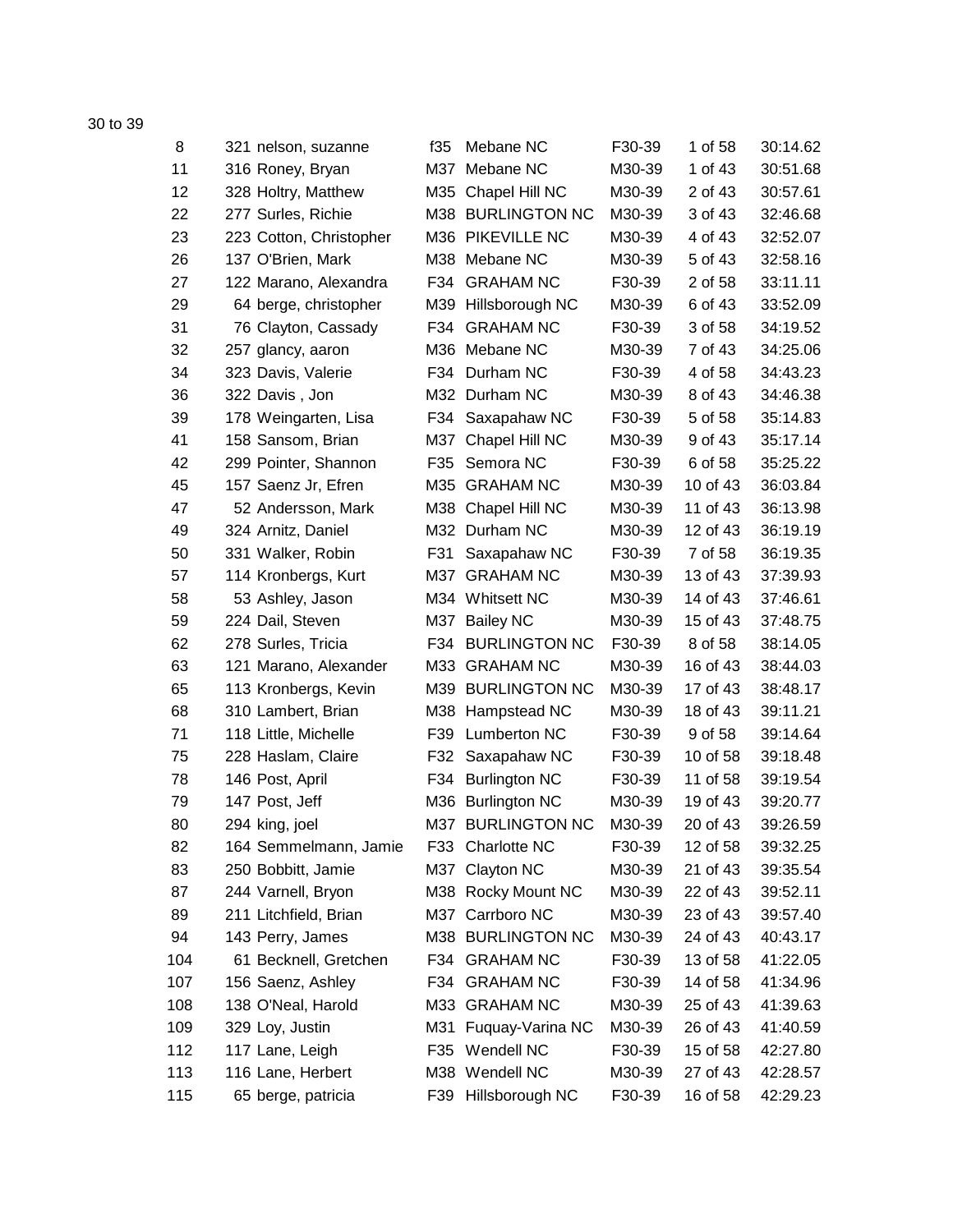| 117 | 80 Dettmer, Lori           | F37   | Liberty NC           | F30-39 | 17 of 58 | 42:30.18 |
|-----|----------------------------|-------|----------------------|--------|----------|----------|
| 119 | 269 Moreau, Susan          | F38   | Wilmington NC        | F30-39 | 18 of 58 | 42:35.86 |
| 120 | 54 Ashley, Jeremy          | M34   | <b>GRAHAM NC</b>     | M30-39 | 28 of 43 | 42:39.44 |
| 122 | 213 Mann, Jennifer         | F30   | <b>Burlington NC</b> | F30-39 | 19 of 58 | 43:14.49 |
| 123 | 214 Mann, Mitch            | M37   | <b>Burlington NC</b> | M30-39 | 29 of 43 | 43:14.76 |
| 124 | 296 Matos, Michael         |       | M35 Durham NC        | M30-39 | 30 of 43 | 43:16.85 |
| 126 | 115 lambeth, anitra        | F38 I | <b>BURLINGTON NC</b> | F30-39 | 20 of 58 | 44:03.44 |
| 138 | 77 Cook, Corry             |       | M35 Durham NC        | M30-39 | 31 of 43 | 45:44.98 |
| 140 | 67 Bitticks-Alston, Carina |       | F32 Durham NC        | F30-39 | 21 of 58 | 45:45.12 |
| 144 | 91 Farmer, Erica           | F37   | Chapel Hill NC       | F30-39 | 22 of 58 | 46:07.29 |
| 147 | 255 Cuicchi, Frank         | M38   | Chapel Hill NC       | M30-39 | 32 of 43 | 47:37.76 |
| 148 | 254 Cuicchi, Chesley       | F37   | Chapel Hill NC       | F30-39 | 23 of 58 | 47:38.53 |
| 149 | 154 Riley, Heather         | F35   | Haw River NC         | F30-39 | 24 of 58 | 47:56.77 |
| 151 | 108 Kapler, Mark           |       | M38 BURLINGTON NC    | M30-39 | 33 of 43 | 48:27.03 |
| 153 | 291 Ealey, Lanny           |       | M35 Durham NC        | M30-39 | 34 of 43 | 48:39.21 |
| 154 | 338 Glancy, Natalie        | F32   | Mebane NC            | F30-39 | 25 of 58 | 49:01.00 |
| 155 | 337 leventhal, erin        | f36   | Haw River NC         | F30-39 | 26 of 58 | 49:01.23 |
| 162 | 309 Joyce, Jennifer        | F36   | Greensboro NC        | F30-39 | 27 of 58 | 51:03.58 |
| 166 | 172 Tyler, Kimberly        | F33   | Durham NC            | F30-39 | 28 of 58 | 51:21.08 |
| 169 | 197 bridges, lauren        | F36   | Snow Camp NC         | F30-39 | 29 of 58 | 51:50.17 |
| 172 | 119 Lowe, Devon            | F32   | <b>BURLINGTON NC</b> | F30-39 | 30 of 58 | 51:55.40 |
| 173 | 170 Thompson, Christina    | F31   | Middlesex NC         | F30-39 | 31 of 58 | 52:11.87 |
| 174 | 155 rymal, crystal         | F35   | Liberty NC           | F30-39 | 32 of 58 | 52:23.77 |
| 176 | 110 Kelly, Jessica         | F35   | <b>GRAHAM NC</b>     | F30-39 | 33 of 58 | 53:09.20 |
| 177 | 109 Kelly, Glen            | M37   | <b>GRAHAM NC</b>     | M30-39 | 35 of 43 | 53:09.74 |
| 178 | 234 Nettles, Jason         |       | M37 BURLINGTON NC    | M30-39 | 36 of 43 | 53:17.32 |
| 179 | 139 Parsley, Amanda        | F31   | Liberty NC           | F30-39 | 34 of 58 | 53:24.40 |
| 180 | 140 Parsley, Jacob         | M35   | <b>Liberty NC</b>    | M30-39 | 37 of 43 | 53:24.99 |
| 181 | 215 Peterson, Tyla         | F36   | Raleigh NC           | F30-39 | 35 of 58 | 53:30.34 |
| 184 | 306 Coward, Nicole         | F37   | <b>BURLINGTON NC</b> | F30-39 | 36 of 58 | 53:51.34 |
| 185 | 292 graves-king, shannon   |       | F37 BURLINGTON NC    | F30-39 | 37 of 58 | 53:52.00 |
| 187 | 344 Walters, Cecil         |       | M33 Greensboro NC    | M30-39 | 38 of 43 | 54:06.29 |
| 188 | 318 McClary, James         | M35   |                      | M30-39 | 39 of 43 | 54:07.03 |
| 190 | 82 Duffy, Darren           |       | M38 Apex NC          | M30-39 | 40 of 43 | 54:30.55 |
| 191 | 317 Walker, Robert         |       | M37 Raeford NC       | M30-39 | 41 of 43 | 54:35.02 |
| 192 | 176 Walker, Erica          | F35   | Raeford NC           | F30-39 | 38 of 58 | 54:36.72 |
| 194 | 148 Rice, Leslie           | F39   | <b>BURLINGTON NC</b> | F30-39 | 39 of 58 | 54:40.64 |
| 195 | 192 Berzofsky, Marcus      | M37   | Durham NC            | M30-39 | 42 of 43 | 54:42.69 |
| 196 | 201 Edwards, Jessica       | F37   | Chapel Hill NC       | F30-39 | 40 of 58 | 54:42.96 |
| 197 | 206 Hundley, Erica         | F33   | Goodlettsville TN    | F30-39 | 41 of 58 | 54:43.06 |
| 198 | 153 Rieson, Kim            | F39   | <b>High Point NC</b> | F30-39 | 42 of 58 | 54:46.38 |
| 199 | 103 Harris, VeeCee         | F38   | <b>High Point NC</b> | F30-39 | 43 of 58 | 54:46.93 |
| 202 | 88 Ellis, Jaclyn           | F33   | <b>BURLINGTON NC</b> | F30-39 | 44 of 58 | 55:19.58 |
| 213 | 134 Murray, Melanie        |       | F33 Hurdle Mills NC  | F30-39 | 45 of 58 | 59:03.84 |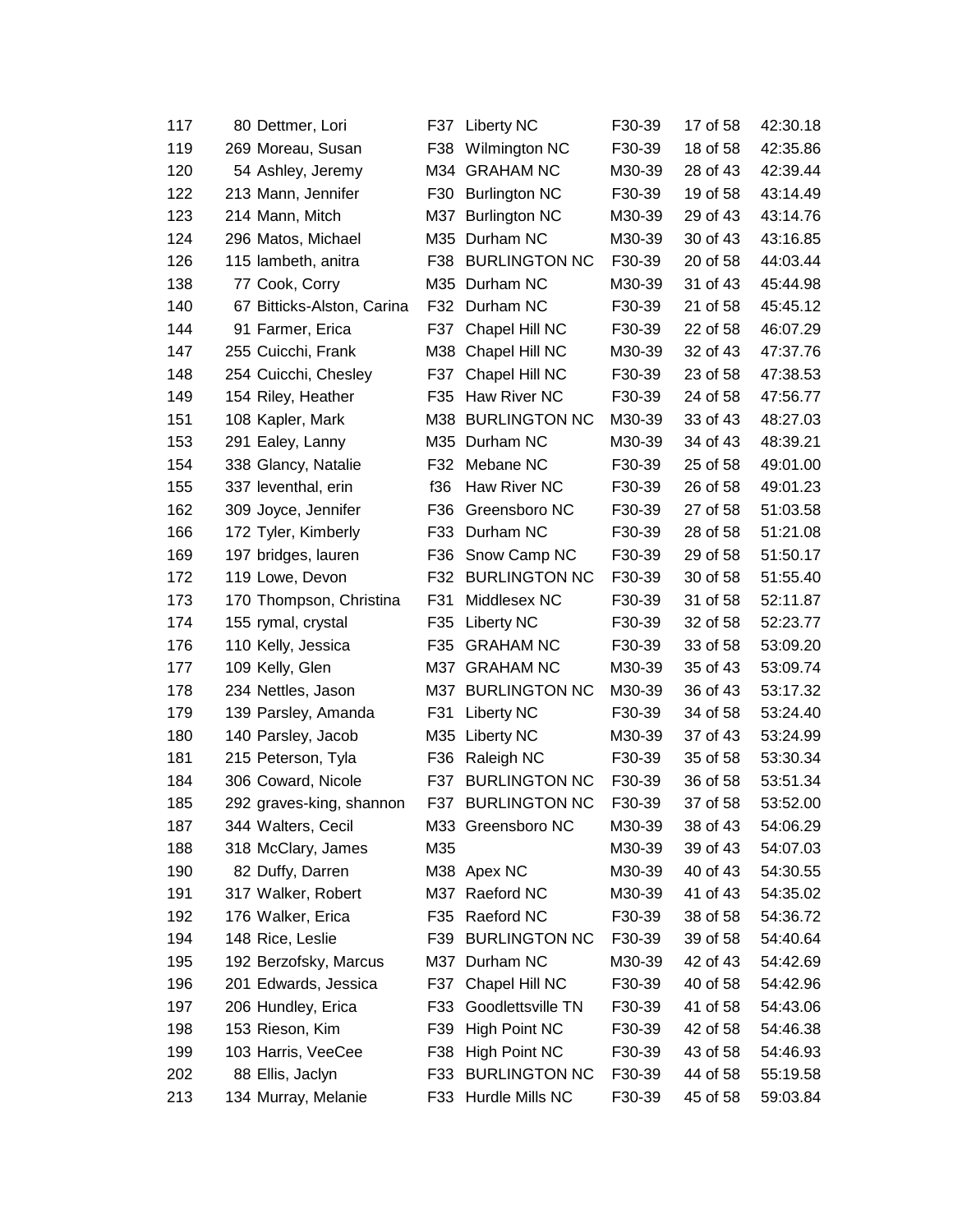|          | 214 | 99 Greiner, Heather       | F36 | <b>BURLINGTON NC</b> | F30-39 | 46 of 58 | 59:07.06             |
|----------|-----|---------------------------|-----|----------------------|--------|----------|----------------------|
|          | 215 | 85 East, Joyce            |     | F36 GRAHAM NC        | F30-39 | 47 of 58 | 59:08.44             |
|          | 217 | 81 Doby, Amber            |     | F35 Liberty NC       | F30-39 | 48 of 58 | 59:20.58             |
|          | 219 | 120 Maggied, Mollie       | F31 | Durham NC            | F30-39 | 49 of 58 | 59:29.59             |
|          | 220 | 136 Nowak, Sarah          | F32 | Raleigh NC           | F30-39 | 50 of 58 | 59:30.93             |
|          | 221 | 126 McElroy, Jennifer     | F36 | <b>DURHAM NC</b>     | F30-39 | 51 of 58 | 59:31.00             |
|          | 229 | 239 Singalevitch, Valerie | F31 | Kings Mountain NC    | F30-39 |          | 52 of 58 01:02:55.11 |
|          | 232 | 171 Tickle, Deanna        | F38 | Gibsonville NC       | F30-39 |          | 53 of 58 01:05:07.37 |
|          | 233 | 288 Byerly, Tonya         |     | F38 BURLINGTON NC    | F30-39 |          | 54 of 58 01:05:19.53 |
|          | 235 | 311 Lucas, Josh           |     | M32 GRAHAM NC        | M30-39 |          | 43 of 43 01:05:31.55 |
|          | 239 | 133 Morris, Karen         |     | F35 Stokes NC        | F30-39 |          | 55 of 58 01:07:53.95 |
|          | 240 | 69 Bollinger, Kelly       | F39 | <b>Burlington NC</b> | F30-39 |          | 56 of 58 01:07:54.64 |
|          | 243 | 191 yoder, tracy          | F39 | Reidsville NC        | F30-39 |          | 57 of 58 01:08:37.51 |
|          | 249 | 314 Robertson, Dana       |     | F39 Eden NC          | F30-39 |          | 58 of 58 01:08:40.08 |
| 40 to 49 |     |                           |     |                      |        |          |                      |
|          | 18  | 325 Cresenzo, Ruth        |     | F43 Saxapahaw NC     | F40-49 | 1 of 24  | 32:28.17             |
|          | 21  | 283 Zimmerman, Mitch      |     | M46 Pittsboro NC     | M40-49 | 1 of 29  | 32:46.02             |
|          | 24  | 280 Walsh, Tim            |     | M40 Raleigh NC       | M40-49 | 2 of 29  | 32:55.31             |
|          | 30  | 210 Lee, Kevin            |     | M42 Kenly NC         | M40-49 | 3 of 29  | 34:09.95             |
|          | 38  | 111 Kenyon, Anne          | F42 | <b>Efland NC</b>     | F40-49 | 2 of 24  | 35:11.94             |
|          | 40  | 238 Scholle, Peter        |     | M44 Pittsboro NC     | M40-49 | 4 of 29  | 35:15.12             |
|          | 44  | 263 Laethem, Ronald       |     | M49 Pittsboro NC     | M40-49 | 5 of 29  | 35:35.64             |
|          | 81  | 181 wichowski, michael    |     | M44 Pittsboro NC     | M40-49 | 6 of 29  | 39:30.81             |
|          | 84  | 131 Miller, Scott         |     | M41 GRAHAM NC        | M40-49 | 7 of 29  | 39:39.66             |
|          | 88  | 199 Cotton, Joseph        | M41 | Dunn NC              | M40-49 | 8 of 29  | 39:56.53             |
|          | 93  | 96 Gerringer, Tammy       | F45 | Elon NC              | F40-49 | 3 of 24  | 40:43.13             |
|          | 97  | 266 McCarthy, Cyndy       |     | F43 Apex NC          | F40-49 | 4 of 24  | 41:00.03             |
|          | 101 | 70 Brady, Claudia         |     | F46 Hillsborough NC  | F40-49 | 5 of 24  | 41:12.81             |
|          | 105 | 89 Embrey, Anne           | F48 | Greensboro NC        | F40-49 | 6 of 24  | 41:26.96             |
|          | 110 | 184 Willsie, David        |     | M49 Greensboro NC    | M40-49 | 9 of 29  | 41:41.45             |
|          | 111 | 168 Smith, Beverly        |     | F42 Mebane NC        | F40-49 | 7 of 24  | 42:04.18             |
|          | 116 | 63 Bell, Debra            |     | F40 Raleigh NC       | F40-49 | 8 of 24  | 42:29.85             |
|          | 118 | 79 Dettmer, Kenneth       |     | M40 Liberty NC       | M40-49 | 10 of 29 | 42:32.06             |
|          | 121 | 248 adams, stephanie      | F43 | Chapel Hill NC       | F40-49 | 9 of 24  | 43:13.62             |
|          | 130 | 62 Becmer, Brian          |     | M42 GRAHAM NC        | M40-49 | 11 of 29 | 44:30.43             |
|          | 131 | 268 McNasby, Glynnis      | F41 | Cary NC              | F40-49 | 10 of 24 | 44:34.01             |
|          | 132 | 308 jagadeesan, singar    |     | M47 Raleigh NC       | M40-49 | 12 of 29 | 44:34.03             |
|          | 136 | 169 Taylor, Missy         |     | F40 BURLINGTON NC    | F40-49 | 11 of 24 | 45:42.06             |
|          | 137 | 106 Hembrick, Marvin      |     | M44 Durham NC        | M40-49 | 13 of 29 | 45:44.62             |
|          | 142 | 86 Eguren, Ronie          |     | F42 Mebane NC        | F40-49 | 12 of 24 | 45:53.50             |
|          | 145 | 56 Baker, Jay             |     | M47 DURHAM NC        | M40-49 | 14 of 29 | 46:07.86             |
|          | 146 | 60 Barnes, Julessa        |     | F40 Charlotte NC     | F40-49 | 13 of 24 | 46:35.73             |
|          | 152 | 173 Wade, Lisa            |     | F43 Gibsonville NC   | F40-49 | 14 of 24 | 48:37.25             |
|          | 167 | 75 Byrne, Lisa            |     | F43 Snow Camp NC     | F40-49 | 15 of 24 | 51:25.07             |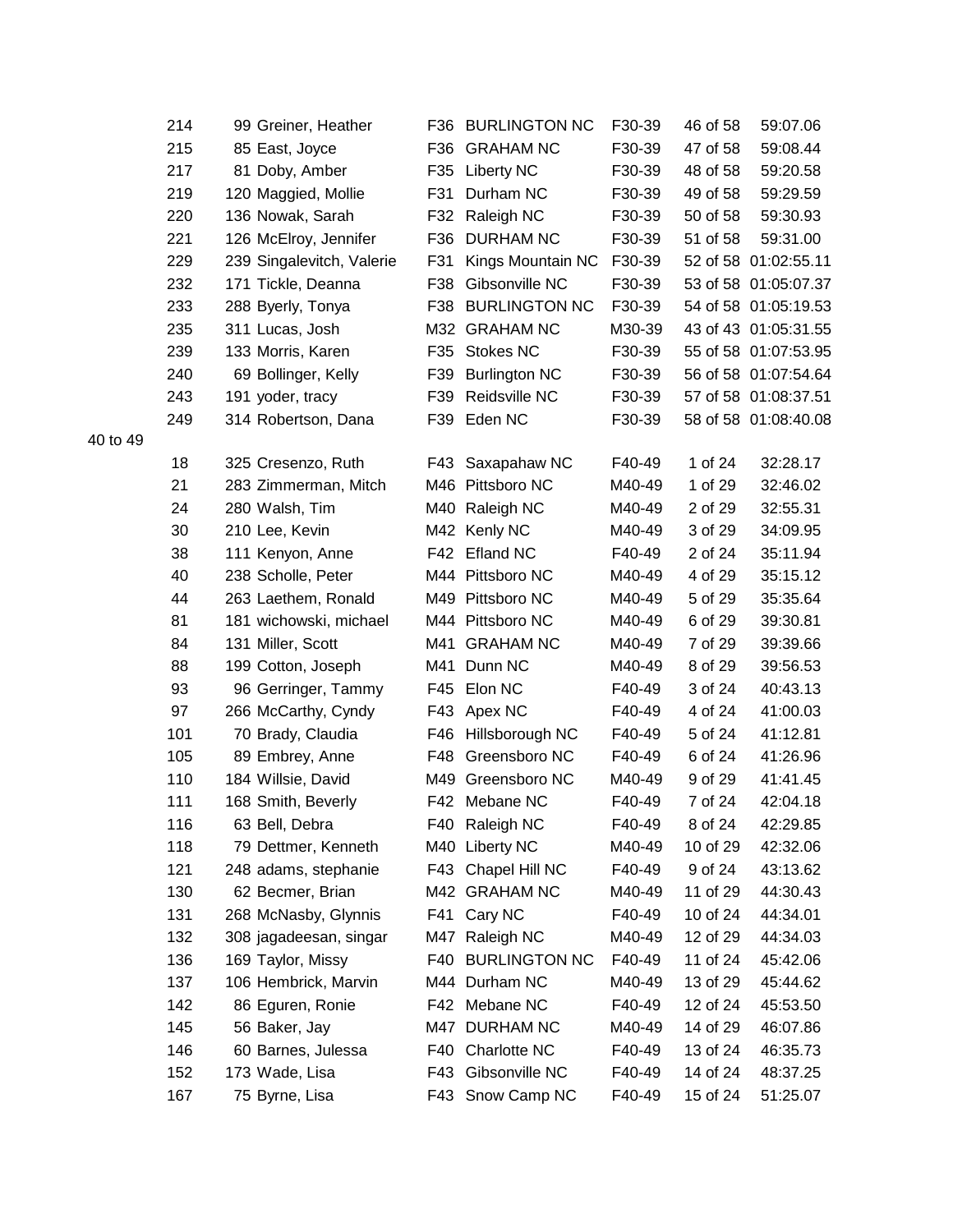| 171 | 334 Brown, Amy           | F41   | Chapel Hill NC      | F40-49 | 16 of 24 | 51:54.33             |
|-----|--------------------------|-------|---------------------|--------|----------|----------------------|
| 200 | 74 Brown, Rolla          | F48   | <b>GRAHAM NC</b>    | F40-49 | 17 of 24 | 54:51.79             |
| 201 | 87 Ellis, Alan           |       | M46 BURLINGTON NC   | M40-49 | 15 of 29 | 55:18.29             |
| 209 | 275 Russell, Jennifer    |       | F46 Burlington NC   | F40-49 | 18 of 24 | 58:27.03             |
| 210 | 229 Kappert, Christopher |       | M46 Haw River NC    | M40-49 | 16 of 29 | 58:28.14             |
| 211 | 230 Kappert, Laura       |       | F45 Haw River NC    | F40-49 | 19 of 24 | 58:30.15             |
| 212 | 84 East, Jamie           |       | M40 GRAHAM NC       | M40-49 | 17 of 29 | 58:38.05             |
| 216 | 300 Randleman, Jeff      |       | M46 BURLINGTON NC   | M40-49 | 18 of 29 | 59:13.99             |
| 218 | 100 Hahn, Kris           |       | F45 GRAHAM NC       | F40-49 | 20 of 24 | 59:23.49             |
| 224 | 315 Robertson, Robby     | M41   | Eden NC             | M40-49 |          | 19 of 29 01:02:20.48 |
| 225 | 303 Wright, Darren       |       | M48 Eden NC         | M40-49 |          | 20 of 29 01:02:23.52 |
| 228 | 341 straughan, tracey    | F45   |                     | F40-49 |          | 21 of 24 01:02:52.47 |
| 234 | 286 Byerly, Chris        |       | M40 BURLINGTON NC   | M40-49 |          | 21 of 29 01:05:19.93 |
| 237 | 102 Harris, Robert       |       | M43 Snow Camp NC    | M40-49 |          | 22 of 29 01:07:51.98 |
| 244 | 195 Bowling, Keith       |       | M45 Palm Harbor FL  | M40-49 |          | 23 of 29 01:08:38.12 |
| 245 | 190 yoder, daren         | M41   | Reidsville NC       | M40-49 |          | 24 of 29 01:08:38.33 |
| 247 | 196 Bowling, Rebecca     |       | F42 Palm Harbor FL  | F40-49 |          | 22 of 24 01:08:39.29 |
| 250 | 90 Everett, Elizabeth    | F46 I | Raleigh NC          | F40-49 |          | 23 of 24 01:08:56.79 |
| 251 | 97 Giambra, Timothy      | M49   | Raleigh NC          | M40-49 |          | 25 of 29 01:10:14.64 |
| 252 | 270 moser, kelli         |       | F46 BURLINGTON NC   | F40-49 |          | 24 of 24 01:11:50.43 |
| 253 | 260 Holland, Scott       | M41   | Gibsonville NC      | M40-49 |          | 26 of 29 01:12:37.35 |
| 254 | 333 rigsbee, jim         |       | M43 Colfax NC       | M40-49 |          | 27 of 29 01:12:37.51 |
| 255 | 313 Maness, Jimmy        |       | M48 asheboro NC     | M40-49 |          | 28 of 29 01:12:38.77 |
| 256 | 301 Regan, Brian         |       | M44 asheboro NC     | M40-49 |          | 29 of 29 01:12:38.78 |
| 4   | 98 Graden, William       | M52   | Chapel Hill NC      |        | οf       | 29:13.73             |
| 52  | 127 McJunkin, Bruce      | M54   | Saxapahaw NC        |        | οf       | 37:13.36             |
| 70  | 285 Barnard, Ken         |       | M56 Fayetteville NC |        | οf       | 39:14.21             |
| 76  | 247 williams, doug       | m55   | Saxapahaw NC        |        | οf       | 39:18.52             |
| 90  | 105 Helpingstine, Chuck  |       | M52 Chapel Hill NC  |        | of       | 40:01.52             |
| 91  | 104 Helpingstine, Beth   | F51   | Chapel Hill NC      |        | οf       | 40:08.67             |
| 99  | 209 Kyzer, Kathleen      |       | F54 GRAHAM NC       |        | οf       | 41:12.04             |
| 128 | 130 Miller, Cathy        |       | F54 GRAHAM NC       |        | of       | 44:08.97             |
| 133 | 252 Casey, Gary          | M51   | Pittsboro NC        |        | οf       | 44:40.54             |
| 135 | 107 Hickey, Patrick      |       | M51 BURLINGTON NC   |        | οf       | 45:41.77             |
| 159 | 142 Pergerson, Gina      | F51   | Durham NC           |        | οf       | 50:44.53             |
| 163 | 160 Saunders, Fred       |       | M50 Burlington NC   |        | οf       | 51:04.11             |
| 193 | 149 Rice, Steve          |       | M52 BURLINGTON NC   |        | οf       | 54:40.03             |
| 204 | 298 moser, eddie         |       | M56 BURLINGTON NC   |        | οf       | 57:00.12             |
| 206 | 58 Bara, Arianna         |       | F52 Hillsborough NC |        | οf       | 57:12.98             |
| 207 | 51 adamski, craig        |       | M56 CARY NC         |        | οf       | 57:13.22             |
| 208 | 274 Russell, James       |       | M55 Burlington NC   |        | of       | 58:26.33             |
| 222 | 326 Gledhill, Jane       |       | F54 Cedar Grove NC  |        | οf       | 01:00:29.97          |
| 226 | 342 o'shields, steve     | M50   |                     |        | of       | 01:02:23.63          |

50 to 59